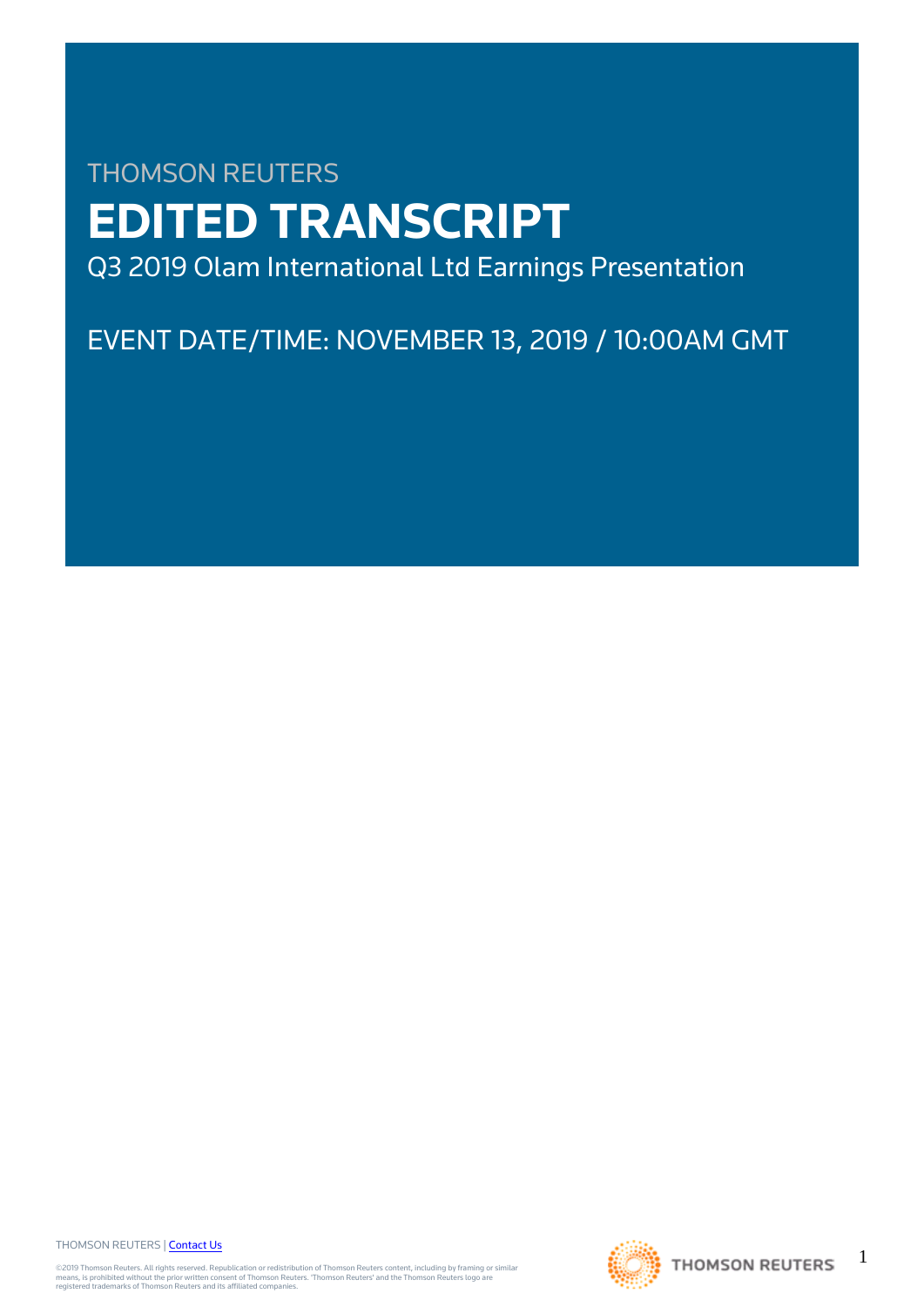## **CORPORATE PARTICIPANTS**

#### **Hung Hoeng Chow Neelamani Muthukumar** Olam International Limited - President & Group CFO **Shekhar Anantharaman** Olam International Limited - Group COO & Executive Director **Sunny George Verghese** Olam International Limited - Co-Founder, Group CEO & Executive Director

## **CONFERENCE CALL PARTICIPANTS**

**Takashi Nakano** Nikkei - Media **Alfred Cang** Bloomberg - Media

## **PRESENTATION**

## **Hung Hoeng Chow**

Thank you for your attention, and I'm pleased to introduce our Olam senior management team here. Seated on the extreme left at the table is our Co-Founder and Group CEO, Sunny Verghese; to his right, our Executive Director and Group COO, A. Shekhar; and to my left, Group CFO; N. Muthukumar.

Before we begin, we ask that you take note of the safe harbor clause on forward-looking statements that may be given during this presentation.

I will now pass the microphone to Group CFO, Muthu. He will present our cumulative results for the 9 months as well as provide an update on our strategic plan progress. Thank you.

## **Neelamani Muthukumar Olam International Limited - President & Group CFO**

Thank you, Hung Hoeng. Good evening, ladies and gentlemen. It is a pleasant change from where I used to meet you every quarter in the morning. And this time, it is in the evening, and that's the change for us.

As I reflect, we are completing our 30th anniversary of our journey in Olam, and hopefully, many centuries to go. We started very humbly 30 years ago in 1989 with 1 employee, our Co-Founder, Sunny Verghese, with 1 product, cashew, and in 1 country, Nigeria, in 1989. And fast forward to today, we are operating in more than 60 countries with a top line of SGD 25 billion with more than 75,000 employees and more than 20,000 customers spanning across all of these geographies and dealing in more than 47 agricultural commodities.

Thank you for all your support, all our stakeholders, for where we are, and we need to continue to work together to take this organization to greater heights. And this month, we celebrate our 30th anniversary, and some of you will be joining us shortly as we enjoy a moment of reflection on where we are and what we are setting out in the next phase of our progress and journey.

So quickly moving on to the current. On our 9-month results for September 2019, we have grown volumes to 29 million tonnes, up 25% from 23 million tonnes. Two of our key earnings metrics that we track and report: the first one being EBITDA, we're already crossed SGD1 billion at SGD1.1 billion, up 17% compared to SGD905 million this time last year; the second key earnings metric, which is the operational PATMI, marginally down at 2.3% -- by 2.3% at SGD269 million. As most of you are aware, we have been talking about the introduction of the SFRS 16 on the lease accounting standard, effective January 1, 2019.

We just had a short-term negative impact on our earnings because of fast forwarding of higher depreciation and interest expense that we need to take over the leased period. Adjusting for the impact of SFRS 16 over the 9-month period, our adjusted operational PATMI would have been SGD288 million, actually, a 5% increase year-on-year.

I'm also happy to report that third year running, we have been able to generate positive free cash flow to equity of SGD767 million, up from SGD602 million this time last year, and with gearing steady at 1.37x, in spite of increased CapEx of SGD515 million compared to SGD149 million in the first 9 months of last year and also on account of increased volume of trade.

As I was indicating, the volume grew 25% over the 9 months, primarily due to increase in the segment of Food Staples and Packaged



THOMSON REUTERS | [Contact Us](https://my.thomsonreuters.com/ContactUsNew)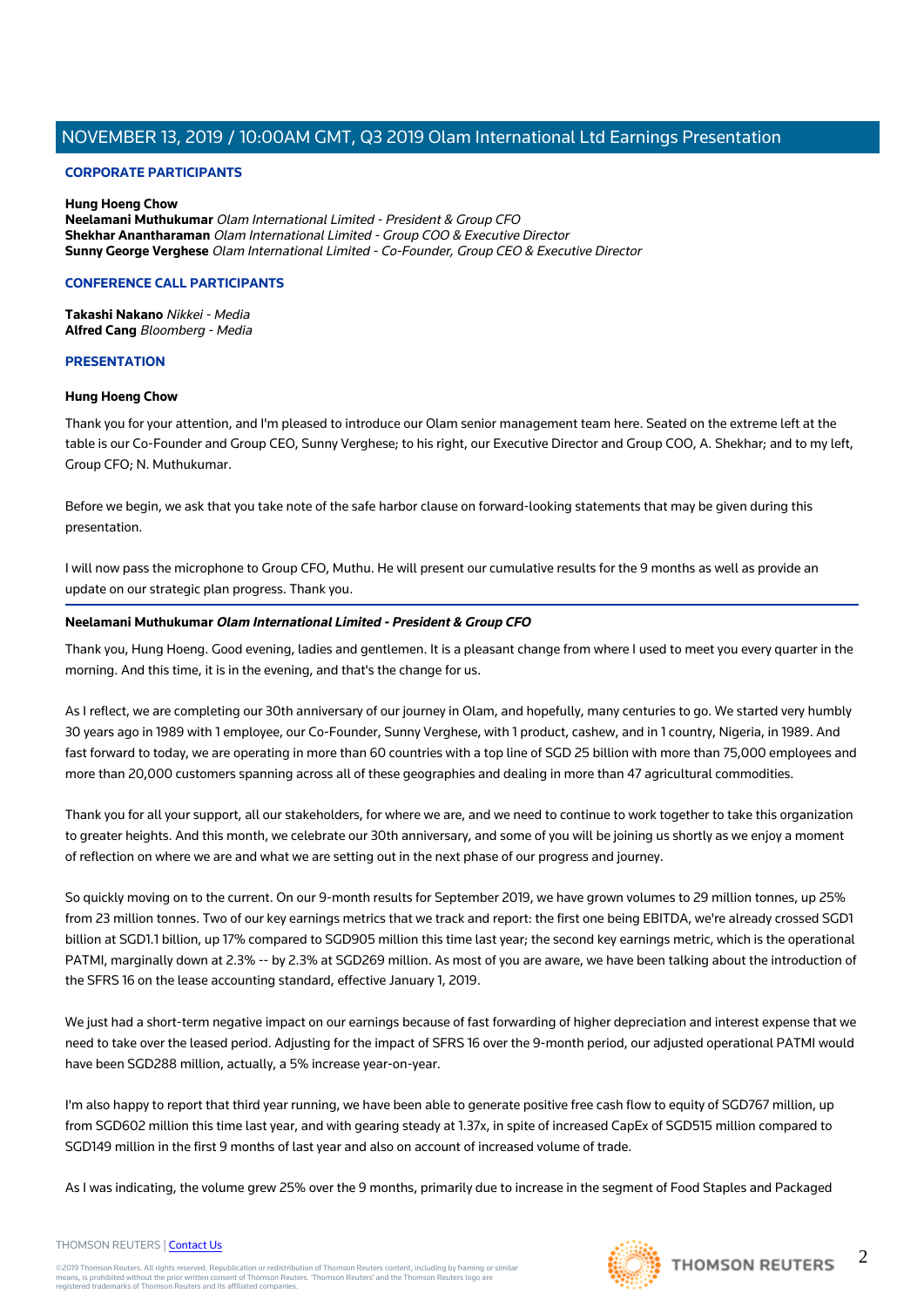Foods, more so in the bulk trading volumes, and particularly in the Grains trading volumes. The point to note is that on a 3-month to 3-month basis for this quarter, you may notice that we have kind of steadied around 10 million tonnes of volume at 3% growth. And we believe that at this level of volumes, we would have reached optimal scale in terms of our bulk trading volumes, and that is what we would like to indicate to you going forward.

EBITDA grew 17% year-on-year, with the -- with primarily all segments growing from last year, with the exception of IRM, and I will talk about it as we discuss the segmental performance.

I would like to particularly call out in terms of the Commodity Financial Services Group. As you all know, in the beginning of the year, we closed down the Fundamental Fund and bulk of our -- which had underperformed last year, and the Quantitative Fund, which had also faced headwinds last year had turned around and performed positively, and that has resulted in a good swing of SGD49 million on a year-on-year basis, allowing us to deliver more than SGD1 billion of EBITDA for the first 9 months of this period.

The operational PATMI, which I had talked about, again, on a reported basis is marginally down at 2.3%.

As I had indicated before, if you had to adjust for the impact of SFRS 16 standard, SGD19.5 million is the impact that we had taken in the 9 months. Adjusting for that, we would have been actually at SGD288 million, a net increase of 5% year-on-year.

Net gearing is steady at 1.37x. Again, at the cost of repeating the impact of SFRS 16, we would have been, on a like-to-like basis, actually, improved to 1.28x as compared to 1.38x this time last year. However, as you all know, we have very liquid readily marketable inventories and secured receivables. And adjusting for that, the actual gearing that we believe is attributable to our business is a very healthy 0.33x.

This in spite of having an impact of the lease liabilities of SGD556 million in our balance sheet, and also supported by lower commodity prices in some of our key businesses.

Free cash flow on FCFF basis, we already have crossed SGD1 billion yet again. And more importantly, from a free cash flow to equity, another key metric that we track and report, we have generated a positive amount of SGD767 million, up from SGD602 million this time last year. And again, as I would call out, in spite of increased CapEx of SGD356 million more than what we had invested in 2018 for the first 9 months. We have sufficient liquidity to cover all our obligations, including CapEx and repayment obligations, for healthy SGD18 billion against a gross debt of SGD11.8 billion that we have, consisting of almost equal long-term and short-term debt, a very healthy headroom of SGD7.1 billion will take care of any eventualities, including increase in commodity prices or any repayment obligation that we will have and/or any CapEx obligations that we have budgeted for.

Moving on to segmental review. The first is, on the Edible Nuts and Spices segment. The EBITDA had grown 12.4% year-on-year to SGD311 million. In the Edible Nuts segment, all Edible Nuts business, all SBUs, whether it is cashew, whether it is almond, sesames, superfoods, walnuts, pistachios, all have performed at plan or above plan. There have been 2 businesses which have been hit by cyclical trends. One, we had called out earlier in the year in the first 2 quarters as well, that is the peanut shelling business in the U.S., which had been hit by excess supply in the market, depending on -- which is carried forward from the late last year and that we have -- had a negative impact during the year, and that we believe is cyclical, and then the impact of it would largely have to blow away in the coming year.

But however, our ingredient business, the Universal Blanchers business, continues to perform positively, and that is performing at plan.

The second business which has been recently hit is the hazelnut business in Turkey. We had looked at the crop size, and we had correctly predicted that it'll be a bumper crop in Turkey this year. In 2018, to give you a perspective, the crop size was 580,000 tonnes, and the industry believed that there will be an excess crop in 2019, and that, more or less, proving out to be true. As we end the crop this year, we believe it will be a 800,000 tonnes crop.

And so everybody in the industry, especially the processors, believe that the prices have to be low because of excess supply in the market. However, due to political intervention through the Grains Board, what they call as TMO, the government had intervened and indicated a

#### THOMSON REUTERS | [Contact Us](https://my.thomsonreuters.com/ContactUsNew)

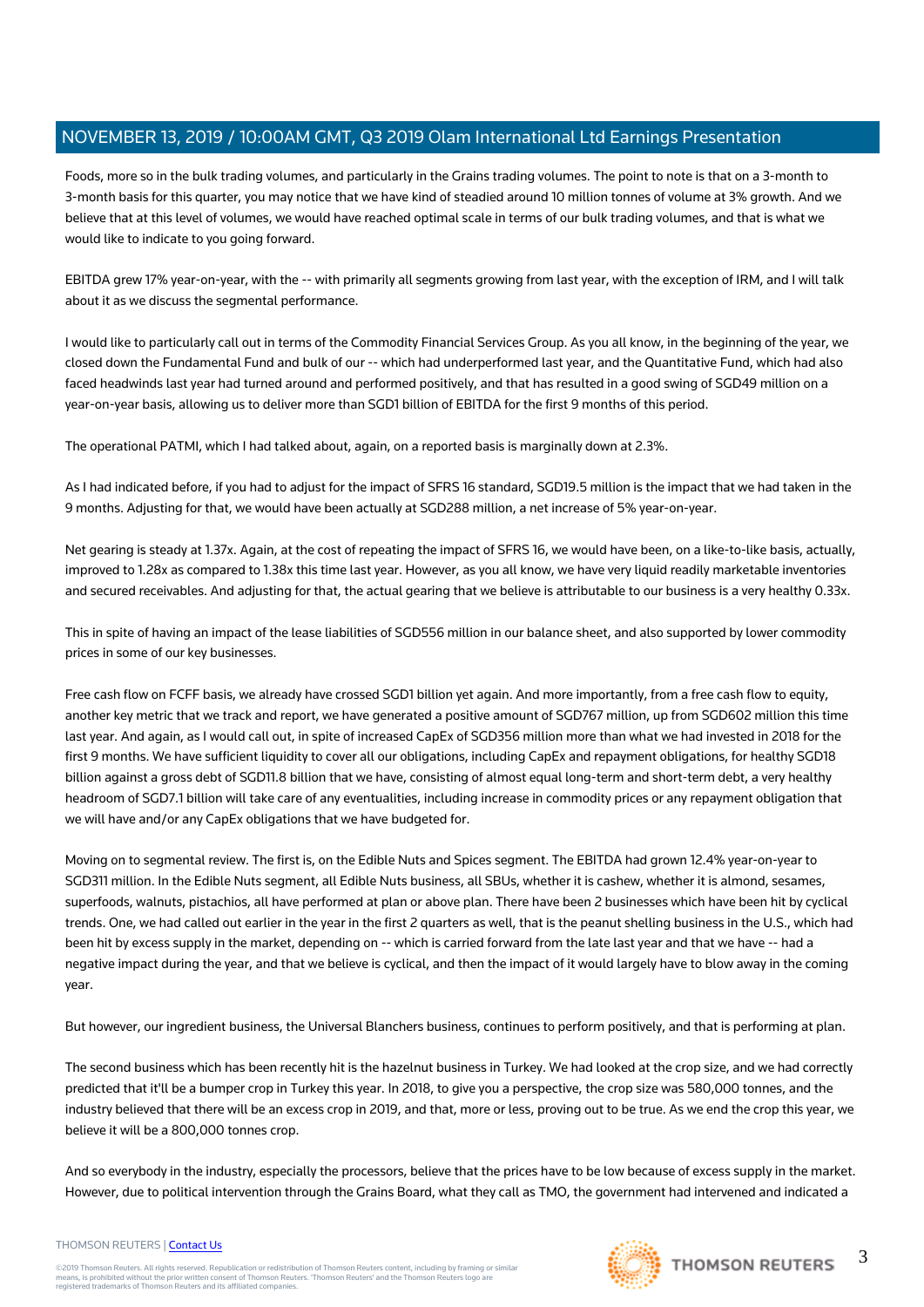minimum support price and started buying from the farmers directly, and that had an adverse impact and that has led to tight trading conditions and squeezing of margins.

And that we believe that, again, it is something which will not sustain forever, but this will have an impact for us in Q4, and probably, in the first half of next year.

Spices business overall have performed very well. We have been indicating to you that the tomato processing business has had headwinds in the last 2 years, and we have been looking at restructuring that business in many ways. And we had just completed the season for the tomato business in the end of October. Post that, we have taken a decision that we will shut down or cease to operate both our plants in California, both the industrial tomato and the canning operations, and the inventory that is now produced, post the completion of the season, will have to be liquidated between now and first half of 2020.

On the invested capital side, the working capital has been reduced, albeit because of lower peanut prices and fixed capital increases, primarily, as I had reported in the earlier quarters, is primarily due to the SFRS 16 impact.

Moving on to the second segment, the Confectionery and Beverage Ingredients segment. This has got 2 businesses: Cocoa and Coffee. Cocoa continues to deliver stellar results and has been performing, both in supply chain as well as in processing business, and especially with improved margins.

On the other hand, in Coffee, which has been plagued by persistent low prices, we have had issues in terms of the plantations, which are exposed to price and that have had a negative impact.

However, green coffee, even though it is still working with compressed margins, have been performing better on a year-on-year basis for the first 9 months of this year. Soluble coffee business, both in Vietnam as well as in Spain, continues to deliver strong results and is poised to finish strongly in 2019. There has been a marginal increase in the working capital, primarily due to higher cocoa inventory, and we believe it is just timing. And the fixed capital increase in -- is essentially because of the acquisition of the BT Cocoa in Indonesia that we announced in the first quarter of this year, and also, partially, due to the impact of the SFRS 16 lease liabilities coming on to balance sheet.

The third segment in our portfolio, which is Food Staples and Packaged Foods segment. Again, strong delivery on EBITDA growth of 9.3%, primarily contributed from improved performance from Grains, Animal Feed and proteins business, packaged foods, especially, in Ghana. Edible Oils supply chain and trading business has been partly offset by difficult trading conditions in rice and also partly due to the closing down of our sugar trading desk that we announced in the first quarter of this year.

The Edible Oils refining business in Mozambique had been impacted, as I had earlier reported in Q2, due to the tropical cyclone that had hit in the central Mozambique. And our upstream plantation business in Gabon was negatively impacted by continued persistent low price of Palm in the first 9 months. But as we speak, the price of palm oil has increased by more than USD100 recently and we believe that will have an upward trend going forward and that should augur well for us in our upstream business in Gabon.

We have 2 upstream dairy operations. One in Russia. The Russian business, dairy farming business, continues to perform very strongly. And however, our dairy farming business in Uruguay is still faced with higher feed cost, continuing impact from the drought that had impacted Uruguay in the late last year.

On the IC front, working capital has been substantially lower because of first closure of the sugar trading desk as well as availability of the supply of credit structures that we have, especially for our bulk trading volumes in Grains, Rice, Edible Oil, et cetera.

Fixed capital increased on account of 2 things: our continuing investment in our palm plantation in Gabon; and more importantly, our expansion in our Russian Navy Farm. We have now completed our Phase 1 of our third modern dairy farm in Russia, slightly ahead of schedule, and that is also partially impacted by the SFRS 16 lease liabilities coming on the balance sheet.

#### THOMSON REUTERS | [Contact Us](https://my.thomsonreuters.com/ContactUsNew)

©2019 Thomson Reuters. All rights reserved. Republication or redistribution of Thomson Reuters content, including by framing or similar<br>means, is prohibited without the prior written consent of Thomson Reuters. "Thomson Re



4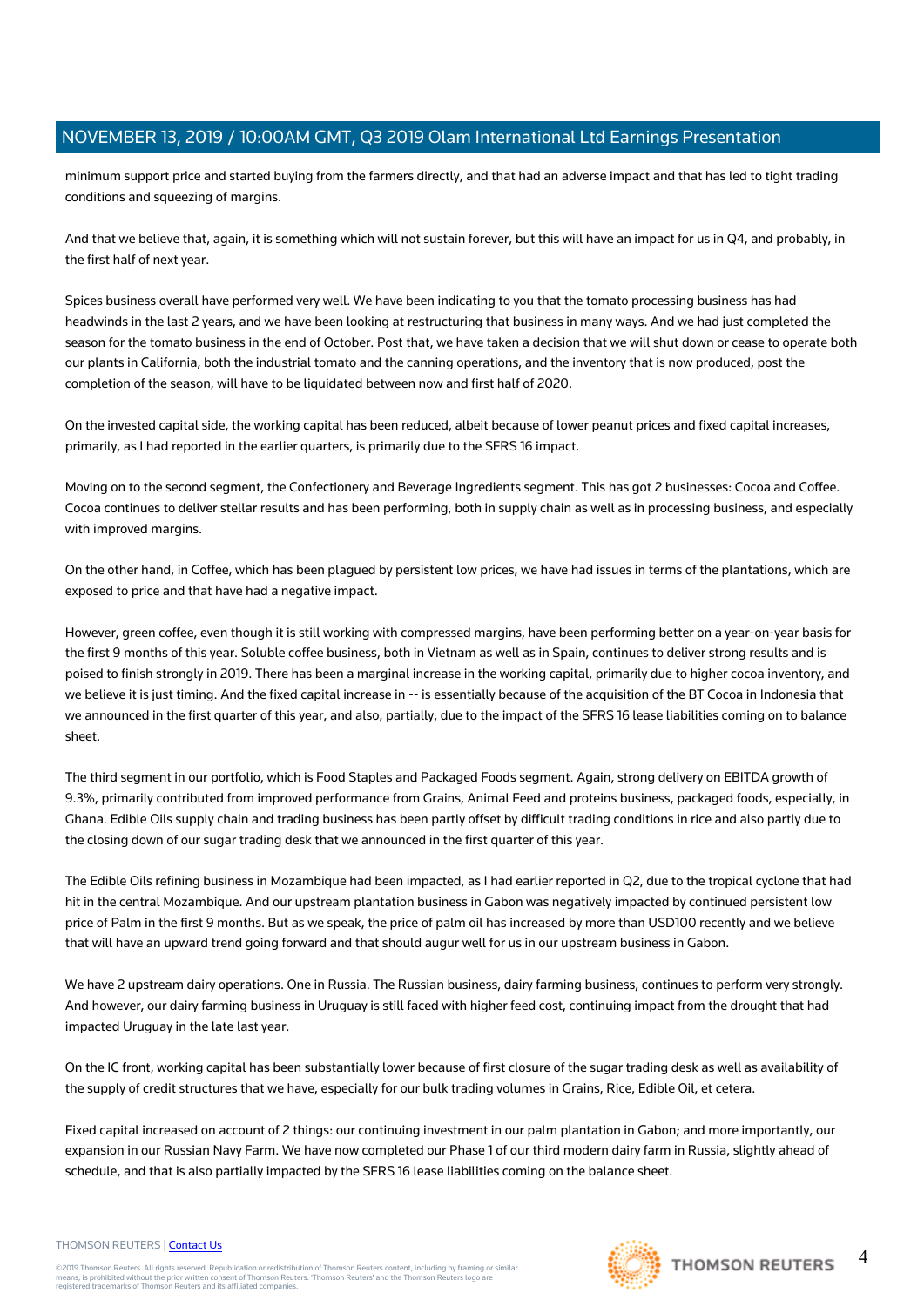The fourth segment, the Industrial Raw Materials, Infrastructure and Logistics segment, primarily has Cotton as the single largest business in this segment that has been impacted by sharp fall in prices. It was -- what was in mid-70s -- USD0.70 per pound around middle of August had dropped down considerably even sub-60 levels, but now come back and trading between USD0.60 and USD0.65 per pound, had created tight and trading conditions as well as compressed margins. However, the throughput in terms of our ability to sell into alternate markets has been good, and that has resulted in higher volumes for us in this segment.

But the good news is, however, this was partly offset but continuing strong performance in our Republic of Congo wood processing business, and also, higher contribution from the GSEZ, or Gabon SEZ operations.

As you may recall, the 2 ports businesses, which came into commercial operations in the middle of last year, has been performing -- has been contributing for the full year this time this year, and that has resulted in a higher contribution from the ports business in Gabon.

The working capital, however, has been kept under tight leash, but partially supported by lower prices in cotton. And also closure of our trading desk, whether it is in rubber or in fertilizer or in wood products, especially in LatAm.

Fixed capital increased due to our continued investment in maintaining our rubber plantations in Gabon as well as the impact of the SFRS 16.

Now I'll move on to give you an update on the strategic plan process. As we all know, we announced -- we unveiled our 6-year strategic plan in January of this year for the period 2019 to 2024. We have completed 9 months. As we speak today, we are almost 11 months into the first year of the 6-year plan. Happy to announce that we have completed most of the planned acquisitions that we have had, which will have a clear impact in some of our leading businesses.

For example, we completed the acquisition of the Hughson Nut, Inc. in California, which is an almond processor, that will give us a clear access to the domestic market in U.S., which we were not able to access before, and that was part of our strategic plan, and we hope to close the acquisition with the closing condition by end of this month.

We also completed the large acquisition of the Dangote Flour Mills for USD331 million, lower than our initial indication than we gave an offer price of USD361 million, where we have been working closely. The team on the ground had done an excellent job in looking at optimizing working capital as we took over. And we believe that post integration of this business, with our existing business in Nigeria, we would probably be established as the #1 wheat miller and pasta manufacturer in Nigeria in 2020.

We also completed, in the earlier 2 quarters, acquisition of our 100% in our Russia dairy farming, where we are -- and also completed the 85% acquisition of the BT Cocoa in Indonesia in the first quarter, and did the acquisition of Cotontchad, the parastatal that is there in the country, Central African country called Chad, which is an integrated ginning business.

Also, we have been -- remained very focused on divestments. As you all know, we talked about releasing USD1.6 billion of cash over the planned period in terms of divesting assets and from 4 de-prioritized businesses as well as specific assets on continuing businesses, which may not meet our revised return metrics that we have set for ourselves in the new strategic plan.

And some of which I had already announced to you in the first 2 quarters, and those are on the first 3 lines of this slide, in terms of divesting our peanut shelling business in Argentina and also exiting our peanut farming in the first quarter. We sold our remaining 51% interest in the Collymongle ginning in Australia. We exited several trading desks, be it in Sugar, Rubber, Fertilizer and the Wood Products trading in LatAm as well as the Fundamental Fund in the commercial -- in the Commodity Financial Services segment.

And all of these divestments, on a cumulative basis for the first 9 months, have released an invested capital of roughly USD153.6 million. However, we have been continually reviewing various options for divesting and/or restructuring our various assets and businesses. And as I had indicated earlier, we have been looking at -- we already announced the closure of our tomato processing business in California. We're also looking at how do we restructure our dairy farming business in Uruguay and some -- and the Edible Oils business in Mozambique. Some of these businesses, which are now looking at being challenged in terms of business prospects, we are evaluating

#### THOMSON REUTERS | [Contact Us](https://my.thomsonreuters.com/ContactUsNew)

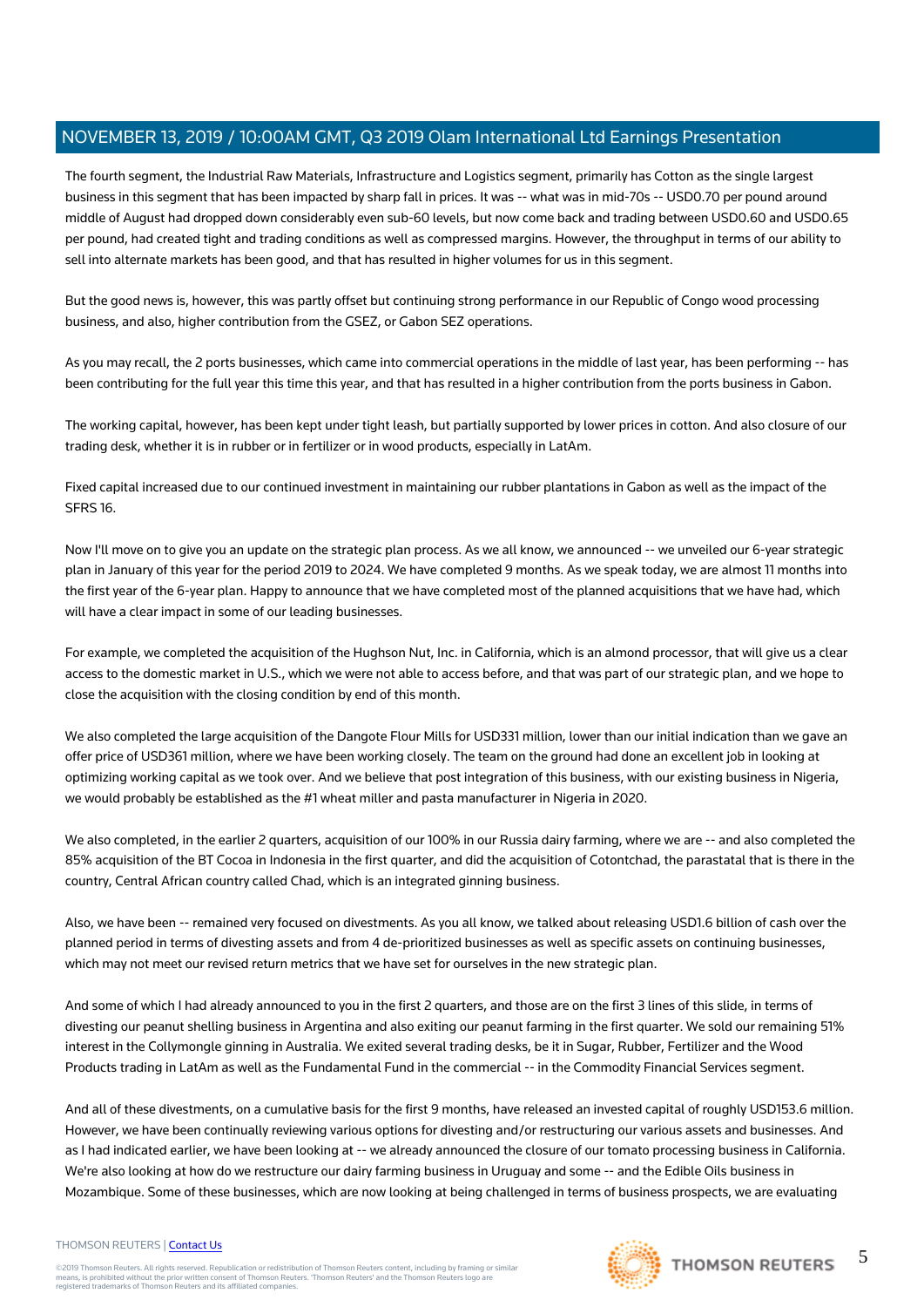various options and also looking at other options, divest some of these assets to optimize our balance sheet. So that we are able to deliver on our commitments of higher return metrics that we've committed to all our stakeholders.

And as and when these -- some of these may materialize during this financial year, and as and when these happen, we will make appropriate disclosures in this regard.

So in summary, there has been continued top line growth, a 25% volume growth, up from 23 million tonnes to 29 million tonnes; very steady EBITDA growth in the first 9 months, a 17% growth year-on-year to SG\$1.1 billion compared to SG\$905 million this time last year; continuing to deliver, more importantly, positive and improved free cash flow to equity of SGD767 million, even up from the same last year of SGD602 million. We have continued to maintain a strong balance sheet, managed to maintain gearing at 1.37x, even adjusting for the impact of SFRS 16.

We are well positioned to undertake significant CapEx. As you all know, in Q4, we have already invested USD54 million in acquisition of Hughson Nut, Inc. in California, and around USD331 million invested in acquisition of Dangote Flour Mills. And we are also well positioned to take care of our higher working capital requirement in the fourth quarter, which is typically our peak procurement season.

We remain focused in executing our strategic plan, and we have got off to a great start, both on the investment side as well as on the divestment side, and also have been working on the key consumer trends by looking at new engines for growth for the company, whether it is more focused on B2C, whether it is using other options in e-commerce, contract manufacturing, private label in some of our global businesses. And also looking at evaluating various options, as we had talked about in Q2, in unlocking more value for our shareholders, where we have been working with independent financial advisers, and we will be in a position to indicate to you what is the outcome of this as and when this exercise is completed.

Thank you.

# **QUESTIONS AND ANSWERS**

#### **Hung Hoeng Chow**

Thank you for your attention. Thank you, Muthu.

We've come to Q&A. If anyone would like to ask the first question, can you please pick up the mic from one of our colleagues standing on the side, and tell us your name and the firm you represent.

# Yes, Alfred?

# **Alfred Cang Bloomberg - Media**

Alfred from Bloomberg News. Good evening. So what's your outlook for cocoa prices going forward?

So what's your view on the supply surplus -- situation? And will there be another surplus for next year -- for next harvest year? And how will that affect your margins?

# **Sunny George Verghese Olam International Limited - Co-Founder, Group CEO & Executive Director**

So firstly, we have our Global Head for the Cocoa business, our Indian CEO of the business, Mr. Gerry Manley, in the house today. So I'd encourage those of you who want to know more about the Cocoa business and trends to have a chat with him soon after this meeting is over.

But basically, we still maintain our outlook that cocoa prices will trade in the 2,100 to 2,700 range with potentially biased towards the upside of -- upper limit of this range. We see fairly strong momentum with the funds going along about 100,000 lots, despite a very strong record production in 2019 -- 2018/'19 crop of 4.9 million tonnes globally with a very, very strong production in Cote d'Ivoire. The market was still roughly in balance for that crop year.



THOMSON REUTERS | [Contact Us](https://my.thomsonreuters.com/ContactUsNew)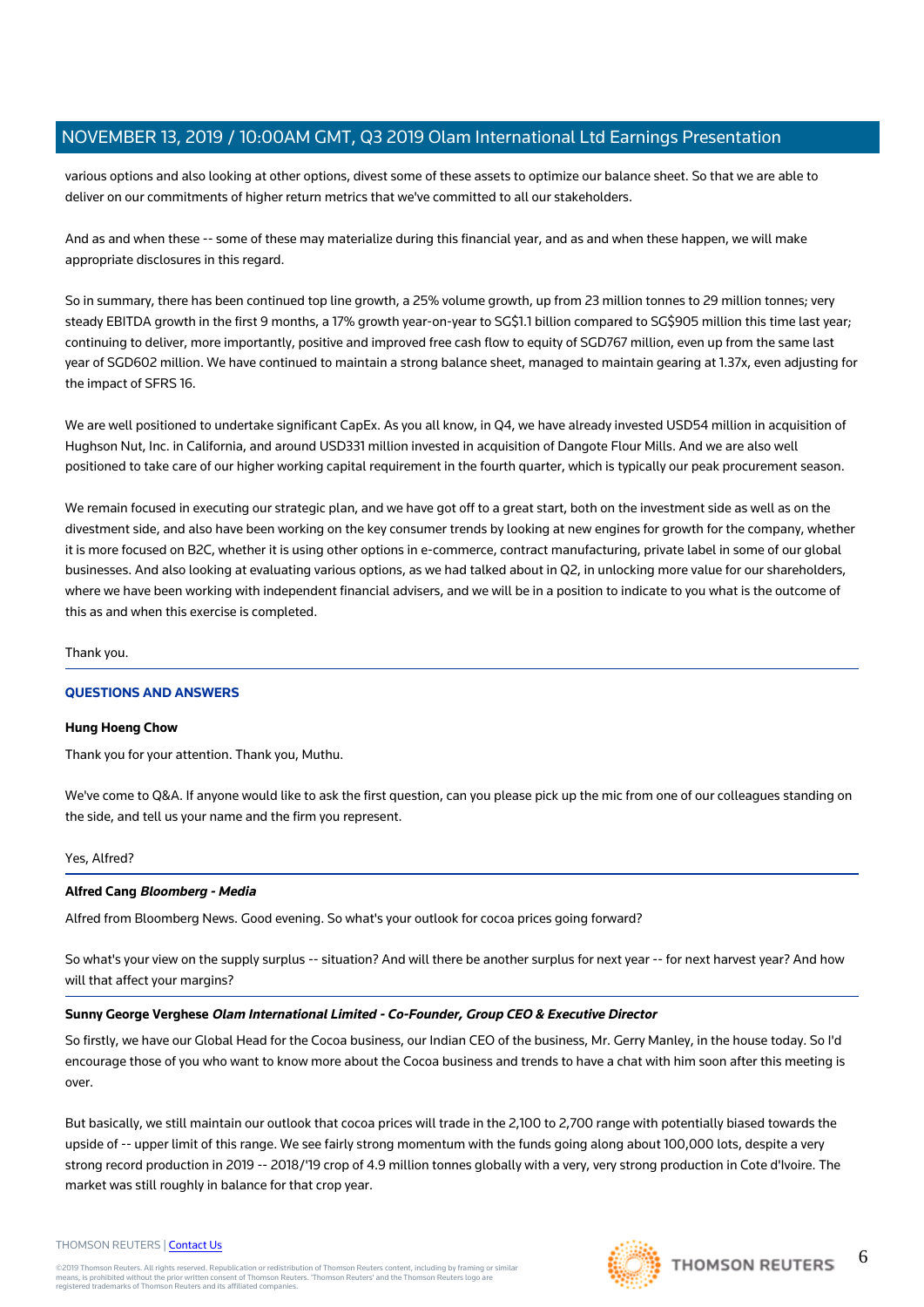We, based on our current estimates, expect a deficit of about 80,000 tonnes for the '19/'20 crop. But in that -- the projections we are assuming grinds will grow at about 3%. So assuming grinds will grow at 3%, we could expect that kind of potential deficit.

The other important highlight for the market is that we have a fairly deep backwardation in both the London and New York markets. With the New York market -- with the London market having traded at a premium of about GBP 281 December '19, December '20, which is quite high.

The other key highlight is that because of the introduction of the living income differential by both the Cote d'Ivoire government and the Ghanaian government, which is quite substantial at USD400 per tonne. Differentials have remained very strong across our growths in all countries.

And with many customers now entering into contracts, factoring in this living income differential, including us, where we have made some forward purchases 2021 crop, but those living differentials in mind, we expect differentials to remain strong going forward into the coming 2021 season as well in addition to what's happening in '19/'20.

In terms of butter ratios, prices for solids, it is slowly adjusting to the fact that this living income differentiator is now a reality. But many buyers are on the sidelines, waiting to see how all this will shake out. We've seen a gradual increase in powder prices. As a result, we've seen more conversion of cake into powder and cake stocks have declined somewhat.

I would say that is a rough summary, but we have the world's leading expert in the house today, so take the opportunity to ask him a few more questions.

## **Hung Hoeng Chow**

Do you have questions on the results and the strategic plan progress?

#### **Shekhar Anantharaman Olam International Limited - Group COO & Executive Director**

We knew it was a quiet quarter, but we didn't expect such a quiet audience.

# **Sunny George Verghese Olam International Limited - Co-Founder, Group CEO & Executive Director**

I think the lesson is that we should have all our quarterly presentations in the evening.

## **Shekhar Anantharaman Olam International Limited - Group COO & Executive Director**

In the evening.

#### **Hung Hoeng Chow**

Yes, Takashi.

#### **Takashi Nakano Nikkei - Media**

Takashi from Nikkei. So as a whole, Edible Nuts is one of your core business. So you acquired U.S. almond processor company called Hughson Nut. But you did -- divested peanut shelling business in Argentina. So what's the difference between U.S. processing and South America processing?

#### **Shekhar Anantharaman Olam International Limited - Group COO & Executive Director**

I think when we announced the exit from Argentina, we wanted to focus the peanut business -- the peanut part of our Edible Nuts business on U.S., which we felt was a large market and where we had a really solid position on the ingredient side, and we have done 3 acquisitions there to consolidate.

And so today, we have a very good position in peanut. So within the Edible Nuts business and the peanut business, our focus is in the U.S. market, both in shelling and ingredients.





7

THOMSON REUTERS | [Contact Us](https://my.thomsonreuters.com/ContactUsNew)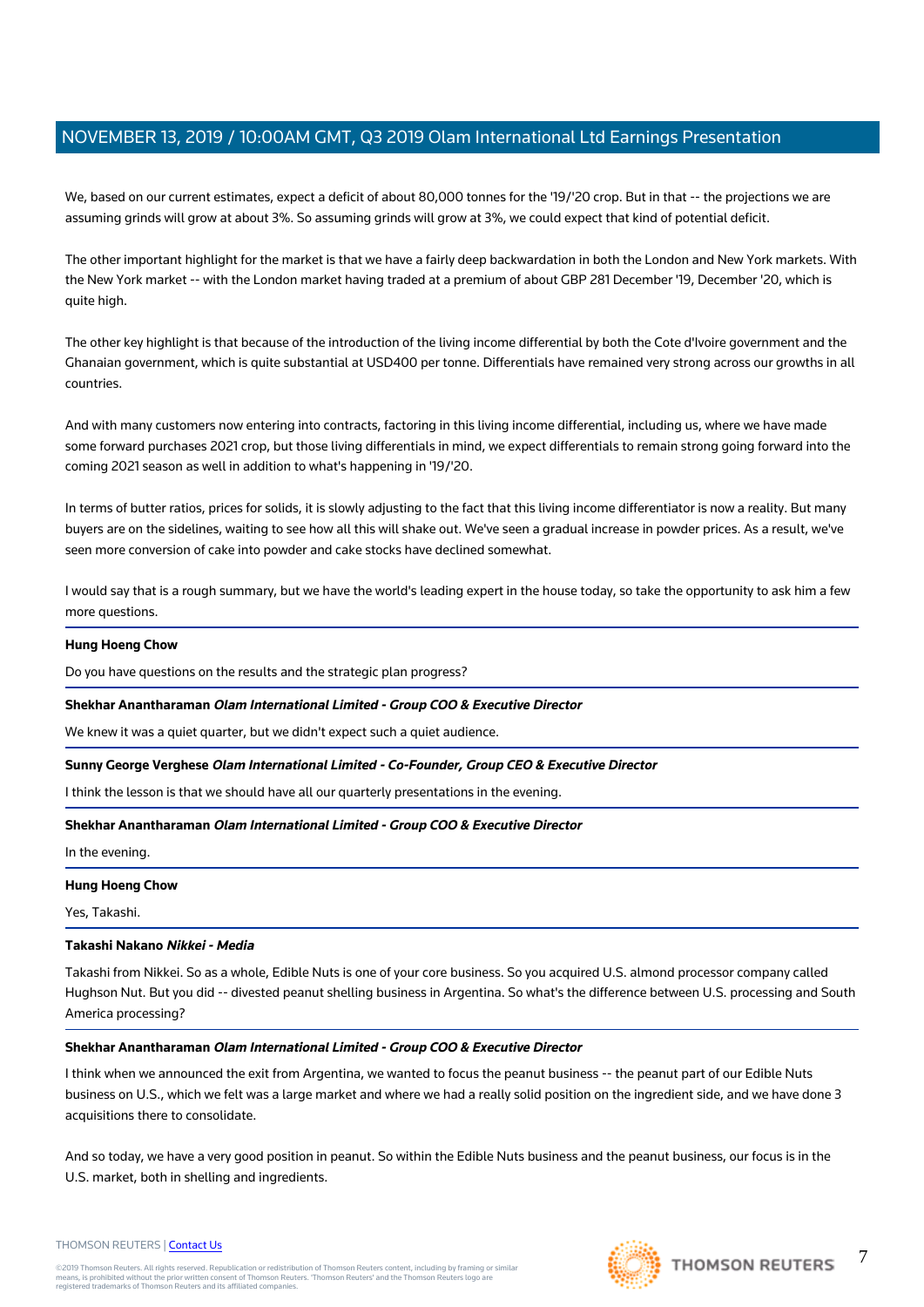As far as the latest acquisition in Hughson is concerned, it has -- it's basically an almond sheller handler. And that gives us an ability to expand our grower network. We are already buying from a lot of growers and other handles. This gives us handling capacity to expand our grower network.

It also has a very -- a very new ingredient facility, and we will have then capacity to manufacture ingredients, both for almonds as well as potentially additional private-label packing for other customers.

So this gives us a very strong base in the U.S. We're already in ingredient manufacturing in other parts in, for instance, in Vietnam and Asia. So this will give us the capacity to expand in the U.S., both within almonds as well as other nut ingredients.

So within the larger Edible Nuts business, our focus is across multiple nuts, as you know. So we do almonds, cashews, peanuts, walnuts, pistachios, hazelnuts, et cetera. And the strategy is really to expand value added -- getting closer to customers, whether it's on the bakery, confectionery and multiple ingredients across all these nuts.

#### Anything on the net?

## **Hung Hoeng Chow**

There's 1 question on free cash flow. With the 9 months having achieved positive free cash flow, what is the outlook for the rest of the year?

## **Shekhar Anantharaman Olam International Limited - Group COO & Executive Director**

Like we had indicated that this year, we are likely to be negative free cash flow for the whole year because we had a CapEx plan. There is, as Muthu had outlined earlier, there are investments that we've already closed in Q4. So that will be, obviously, dilutive to cash flows.

We have been aided, however, on the commodity prices. The commodity prices have been low across various commodities, cotton, coffee, et cetera. So that has enabled us keep working capital low. We also done a lot of working capital optimization, which has also helped us.

So in the first 3 quarters, we have a positive free cash flow. We think that assuming our plans fructify and there are no commodity price shocks on the upside, we should be positive free cash flow, which should be a much better outcome than what we anticipated at the start of the year.

# **Sunny George Verghese Olam International Limited - Co-Founder, Group CEO & Executive Director**

We've reduced working capital almost 15% in the first 9 months, 14.9%.

#### **Hung Hoeng Chow**

There's a question for you, Sunny. You mentioned last quarter that your top 10 planned investments will account for the bulk of the growth in CapEx. What are the businesses and adjacencies are you looking at, besides those that have been announced? Are you looking at other mega deals, like DFM? Or other modest ones, like Hughson? What is the range for each investment?

#### **Sunny George Verghese Olam International Limited - Co-Founder, Group CEO & Executive Director**

I can't obviously speak specifically about those assets, et cetera, but I've indicated to you what the broad direction of travel is. And we will be sticking to acquisitions which are accretive, and most importantly, in line with our strategy and mostly in line with our plan. They will vary in size, and we have told you that over the course of the next 6 years, we will be investing about USD3.5 billion in our continuing businesses to strengthen and focus those businesses and build leadership in those businesses. Partially, this will be funded by releasing about USD1.65 billion of cash. And as Muthu has showed you in his presentation, for the first 9 months, we already released USD153 million. USD1.65 billion is to be released over the course of this plan, which is over the next 6 years.

So as we have also indicated in the press release, there are a lot of transactions that we continue to work on, both in terms of divestments and acquisitions, which will have a -- based on how they materialize in Q4, be reflected in the Q4 numbers or as and when



8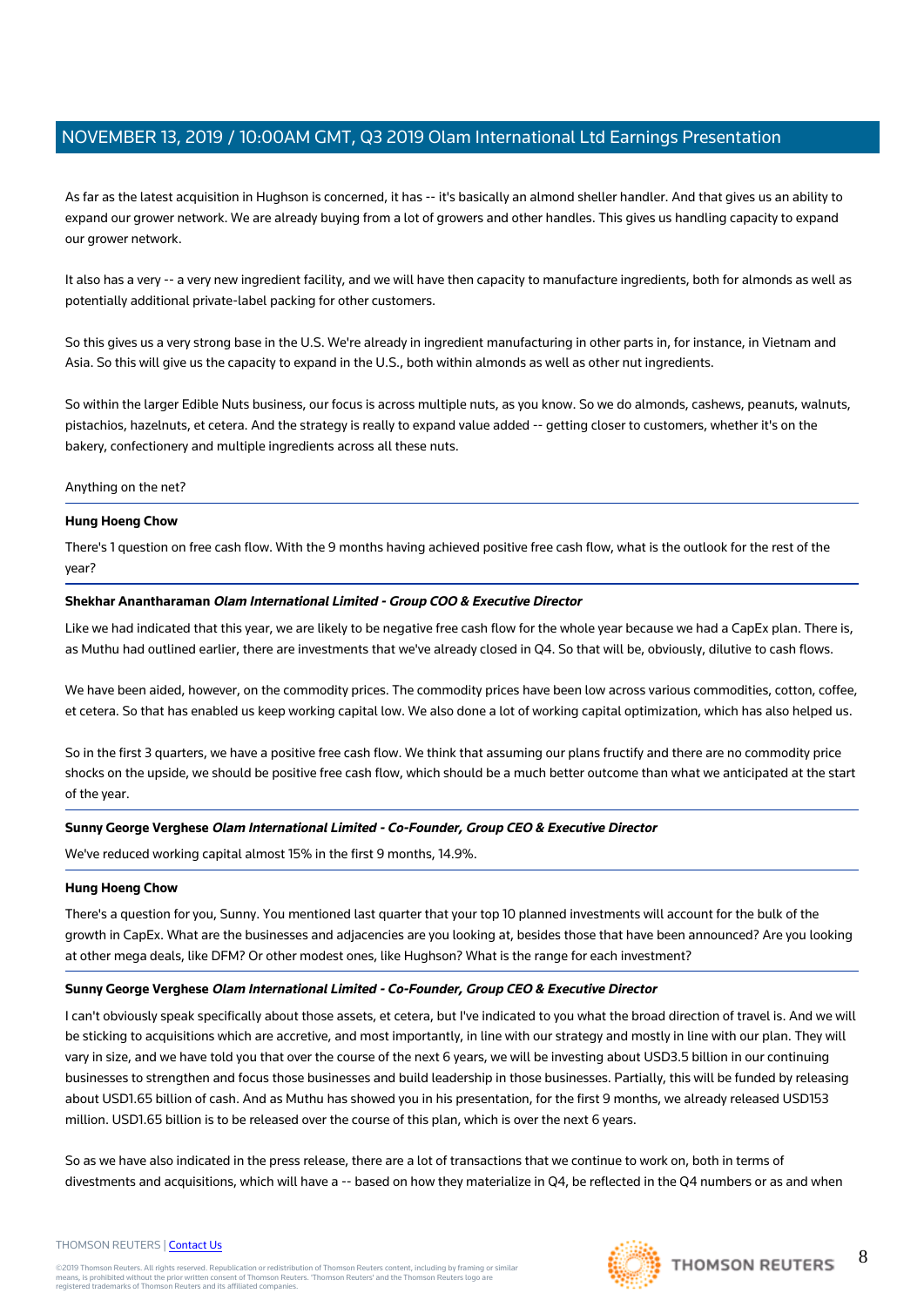these transactions get completed, we will make those announcements and those disclosures.

## But I can't be specific about targets.

## **Hung Hoeng Chow**

Just a follow-up question on whether recent events like the trade war or Brexit has affected your strat plan progress?

## **Sunny George Verghese Olam International Limited - Co-Founder, Group CEO & Executive Director**

Yes. So we are fortunate in that we have a very diversified sourcing footprint. And we are, therefore, able to flexibly reorient ourselves to trade flows which are not affected by the U.S.-China trade war. Quite clearly, there are many products that we deal in, which have been impacted by the trade war, starting from beans, to cotton, to almonds, going into the U.S. from America, but also products that we are exporting from China to the U.S., both being impacted.

But we've been able to flexibly reorient our trade flows. So as almonds from the U.S., where subject to import duties and tariffs contributing duties in the U.S., we have been able to redirect our Australian almonds into China and ship more of the U.S. almonds to India and other markets.

So that flexibility has allowed us to navigate this much better. We will, therefore, continue to stay diversified, and as a rule of thumb, we want to be in 90% of the key sourcing regions for the various products that we are dealing in. And we want to be directly in 80% to 90% of the key consumption markets.

So by being in the various significant producing and consuming countries, if there are disruptions in trade flow because of tariff, non-tariff barriers, we are in a much better position to cope and navigate through that compared to others who might not have a similar footprint.

So our strategy is not going to change as far as that is concerned.

On Brexit, we, again, have fairly significant investments across Europe, including the U.K., and all of those investments in manufacturing facilities serve the global market. So we will be able to take advantage of any intra-Euro trade. And depending on what the shape of the trade agreements between the U.K. and the European Union will be post whatever form of Brexit finally eventuates, the key thing is to get the uncertainty out of the picture. And with the December elections slated for the U.K., we hope that by the January deadline, we will have this problem resolved more clearly.

And therefore, we can then begin to plan better in terms of how we will react to that in terms of the final action plans. But we have contingency scenarios based on what the potential Brexit outcomes could be, and we feel quite comfortable in terms of how we are positioned for that.

#### **Hung Hoeng Chow**

Muthu, there's a question for you. Can you talk about the progress on the sustainability linked club loan as well as the digital loan? And what are some of the specific purpose-linked KPIs on the latest sustainability loan?

#### **Neelamani Muthukumar Olam International Limited - President & Group CFO**

Okay. So the first sustainability loan that we had done, this is a USD500 million loan, was primarily linked to a series of sustainability indicators that we had agreed with the banks, and which had to be externally reviewed and certified by an agency called Sustainalytics. And that is supposed to be an annual exercise. And they will look at the variety of agreed sustainability indicators and see whether we are maintaining or improving on those sustainability indicators. And being an inaugural effort from our side, the time that has been taken to really review -- because this is more than 50-plus sustainability indicators that we had agreed to be under review by this external agency, had taken more time than we had anticipated. And obviously, it has given us a lot of learnings in terms of how do we look at setting the baseline and how do we monitor the progress in terms of what we had set out for and what we have done. The good news is that we have kind of cleared on almost all of these sustainability indicators positively. And the banks -- the group of banks that had participated in this

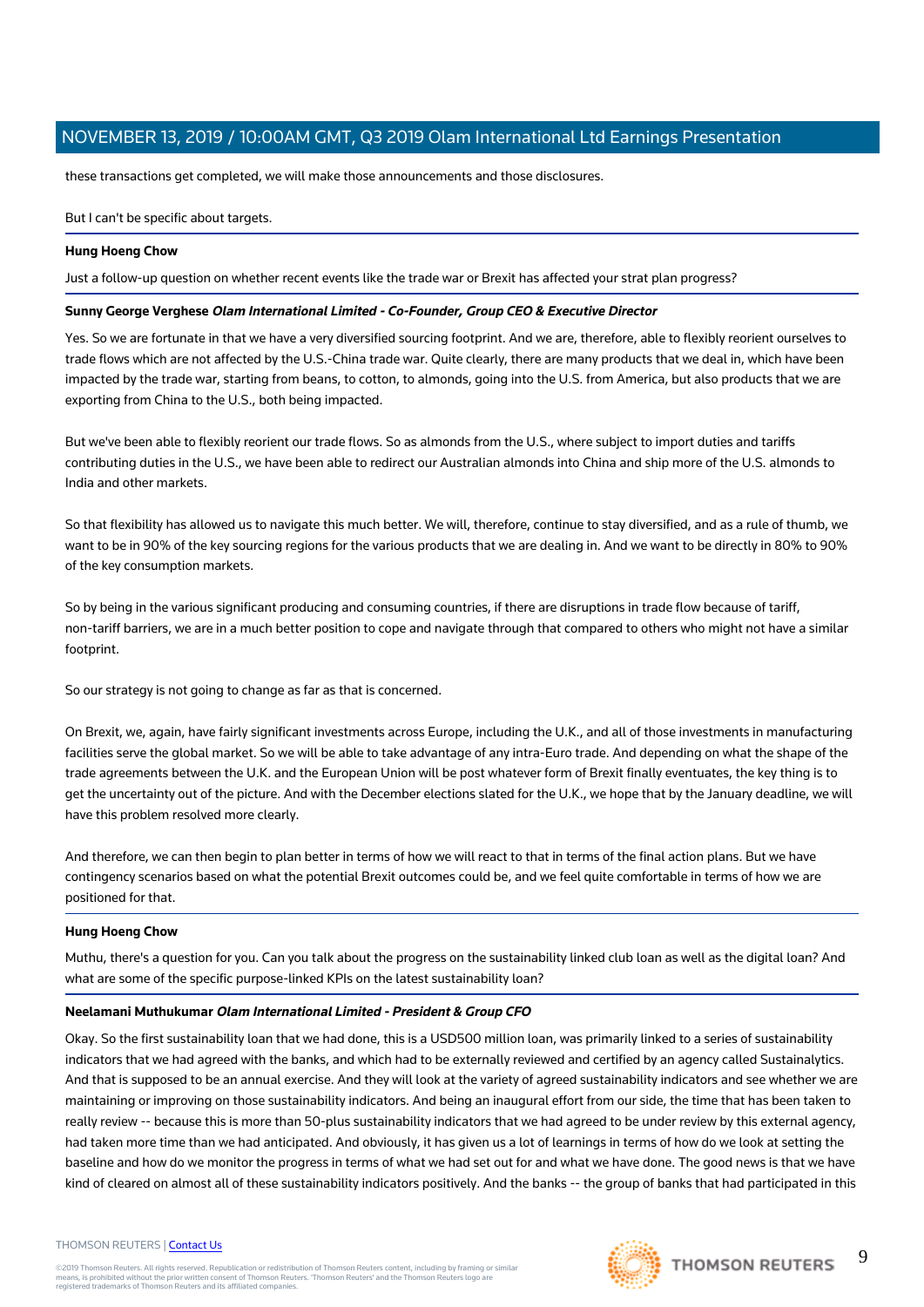particular club loan are now in the process of reviewing the interim report that has been submitted by this external agency, and we'll hopefully come with the -- with their feedback soon.

But moving on, what we have done this year, based on those learnings, we had, again, recently launched USD525 million sustainability KPI-linked loan, which is primarily looking at 3 main areas where we are looking at Olam impacting the sustainability in our industry and in the larger world. And that, we believe, is probably more in our control. And that would be in the position to be easily tracked, measured and monitored. And again, having said that, that will also be subject to an external review by Ernst & Young on an agreed-upon procedures basis. And that, in our opinion, collectively, between these two of USD525 million and USD500 million, that's roughly 11% of our debt portfolio this year. And we hope to do more such green financing going forward in the -- in 2020 and beyond.

## **Hung Hoeng Chow**

There is a question, I think, suitable for Shekhar. How much impact has Olam's digital solution drive have had on the business? And how committed we will be going into the future? That's the first question. The second question is on AtSource, how is Phase 2 getting on? And what is the impact on our business?

## **Shekhar Anantharaman Olam International Limited - Group COO & Executive Director**

So digital is not a project, so digital is a journey, and it's deeply embedded into everything that we do. And it's probably true for many sectors and many companies. And our digital journey encompasses what we do with farmers and how we reach them faster, quicker, better. It goes across the supply chain in our interaction with various service providers, warehouse keepers, logistics, banks, and then most importantly, right up to the customer and how we interface with big customers or reach out to small customer that we don't today reach. So it is not one single project with -- it is a series of products that we have developed. Products that we have tried proof of concept in 1 or 2 origins or 1 or 2 markets and then taking them and scaling them. So it is tough to put a single number of what is the impact of digital on the business because it is all-encompassing. But needless to say, we are committed to that, not just in terms of funding, but in terms of organization that we have built, both in terms of the digital organization as well as embedded members who run digital in the individual businesses and the individual countries to catalyze this process. And there's a lot of -- more than the technology, it's as much a mindset change. It's a lot of training. It's a lot of -- so their technology is one part of it, but it is larger than that. So in terms of both dollars that we are commenting, in terms of people that we are committing, in terms of impetus in each business and as an organization as a whole, it is something which is -- I think we have an ability to be path breaking in our industry in the use of digital, and we are committed to that.

On AtSource, once again, I think it is a extremely novel product, a unique product. There are multiple definitions of sustainability used by everything. And, I think, with this platform, I think we can take each customer -- firstly, it defines our sustainability journey, and as we are able to do to standardize that across all our product offerings to all our customers. And then we can specifically create products and programs for customers and provide them the transparency in a digital form and fashion. And all this we can do only because we have the back-end strength at origination. There are lots of people who can create the platform and the technology platforms. But what we are really giving life to with AtSource is the fact that we can link our back-end strengths -- the physical back-end strengths, infrastructure, farmer networks, capacity on the ground, and provide that digitally in a more transparent manner, more direct manner to our customers.

So again, in Phase 2, we have already got more than about 125 customers signed up for different programs. And we are going -- in each product, they are looking at adding on customers, and we are getting a lot of interest from most of the majors, but also -- as well as a lot of the small businesses, which find us a unique proposition that they can use to market and reach their consumers better. So we are very excited with it, and we believe that this will be -- can be uniquely transformational for, not only our business, but even for our customers.

#### **Sunny George Verghese Olam International Limited - Co-Founder, Group CEO & Executive Director**

And I'd encourage all of you to look at the Cocoa Compass, which is the cocoa business' sustainability, strategy and plan, which as we released recently. And again, you can use the opportunity to ask Gerry more about the Cocoa Compass. You might have to spend your night here, Gerry..

#### THOMSON REUTERS | [Contact Us](https://my.thomsonreuters.com/ContactUsNew)

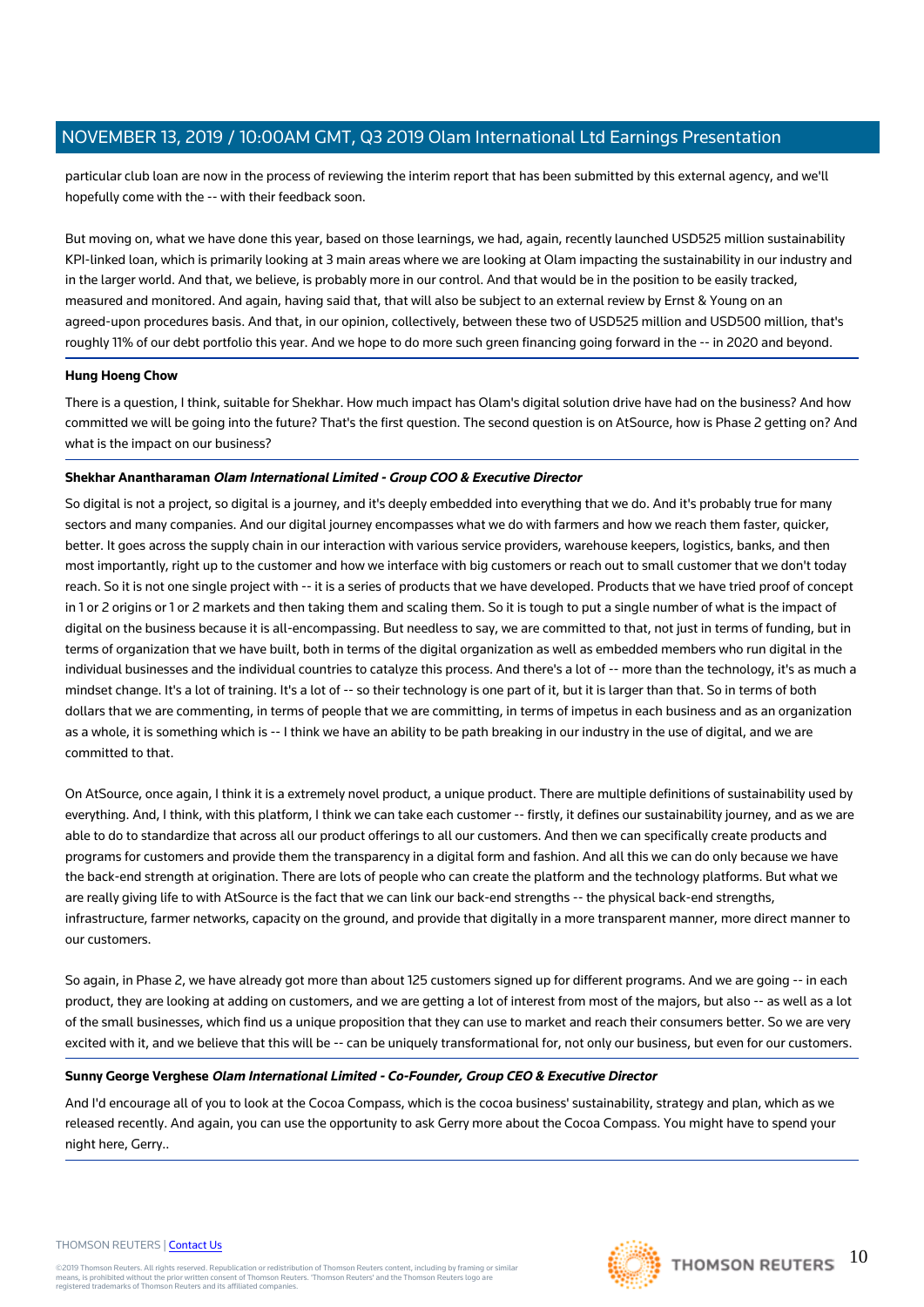## **Shekhar Anantharaman Olam International Limited - Group COO & Executive Director**

Gerry thought he was here for a 30th anniversary celebration.

## **Hung Hoeng Chow**

Still on the digital, there's a question on the update on farmer service platform? Do you have any update on the platform as well as your plans for the next 1, 2 years?

## **Sunny George Verghese Olam International Limited - Co-Founder, Group CEO & Executive Director**

Yes, that's a -- sorry. So on the farmer service platform, we are doing 4 projects in 4 different countries: 3 of them in Asia; 1 in Africa. So we are still in the early stages of determining how we are going to participate in terms of what the unique value offering is. We don't want to be under the me-too digital marketplace. So we want to leverage on the key capabilities that Olam has built, which is very distinctive to Olam in terms of our sustainability, capability as an example. So we have, in our digital journey that Shekhar alluded to, we have built various modules, which are distinctive and unique, including Olam Direct module, which is including digital origination, Olam Traceability module. So we are trying to use all of those data platform in terms of our Olam Farmer Information Systems. So we are taking all those pieces that are unique to Olam's digital journey and seeing how we can offer a distinctive value proposition in terms of this digital marketplace, focusing on breaking some key pain points that the growers and the farmers across different agricultural commodity supply chains are currently encountering. And then providing a hook that will try and solve for some of those pain points and issues that, that supply chain is providing. So we're quite excited about it, but it's still early days, and something that is not yet fully launched. We are in the development and testing phase.

#### **Hung Hoeng Chow**

Before I take some more questions, let me come back to the floor. Anybody else who want to ask a question? Otherwise there is a last question here. Oh, there is a question at the back. Yes, please?

#### **Unidentified Analyst**

This is [Bastivi] from DBS Bank. My question is with regard to cotton. A couple of questions. One is that what is your view on cotton prices? And do you see any impact on it in your Q4 results? And the other one is, you mentioned that you have -- although the prices are low, the volumes have increased and you have moved to other markets. So it's -- a little bit color on that if that's possible?

# **Shekhar Anantharaman Olam International Limited - Group COO & Executive Director**

Yes. The cotton market has been quite volatile, and it's probably one of the products which has been most affected by the trade war, and it's a bit of on and off. And the markets, if you take the whole year, 9 months till date, it's moved from mid-70s down to as low as USD0.55, now trading between USD0.63 and USD0.66 or thereabouts.

# **Sunny George Verghese Olam International Limited - Co-Founder, Group CEO & Executive Director**

Entirely a tweet-driven market.

# **Shekhar Anantharaman Olam International Limited - Group COO & Executive Director**

It's a tweet-driven market. And from a structural basis, I think we are very well positioned because we have very strong origination strength, not only in the U.S., but South America, Africa as well as Asia.

And similarly, across markets, we also supply to all the major markets. So the trade flows are altering as we speak. So what was a U.S.-China is now being supplied by Brazil to China and the U.S. is going to other markets. So we have been able to work through this uncertainty. It is still causing a major overhang on the market. So certainly, the trade war gets sorted out tomorrow, and there is a lot of agricultural purchase that China certainly does from the U.S., these markets can run up. So it is very tough to predict that, that changes every day.

But we are well positioned because of our diversified origin and market capacity to move around the trade flows, although there might be

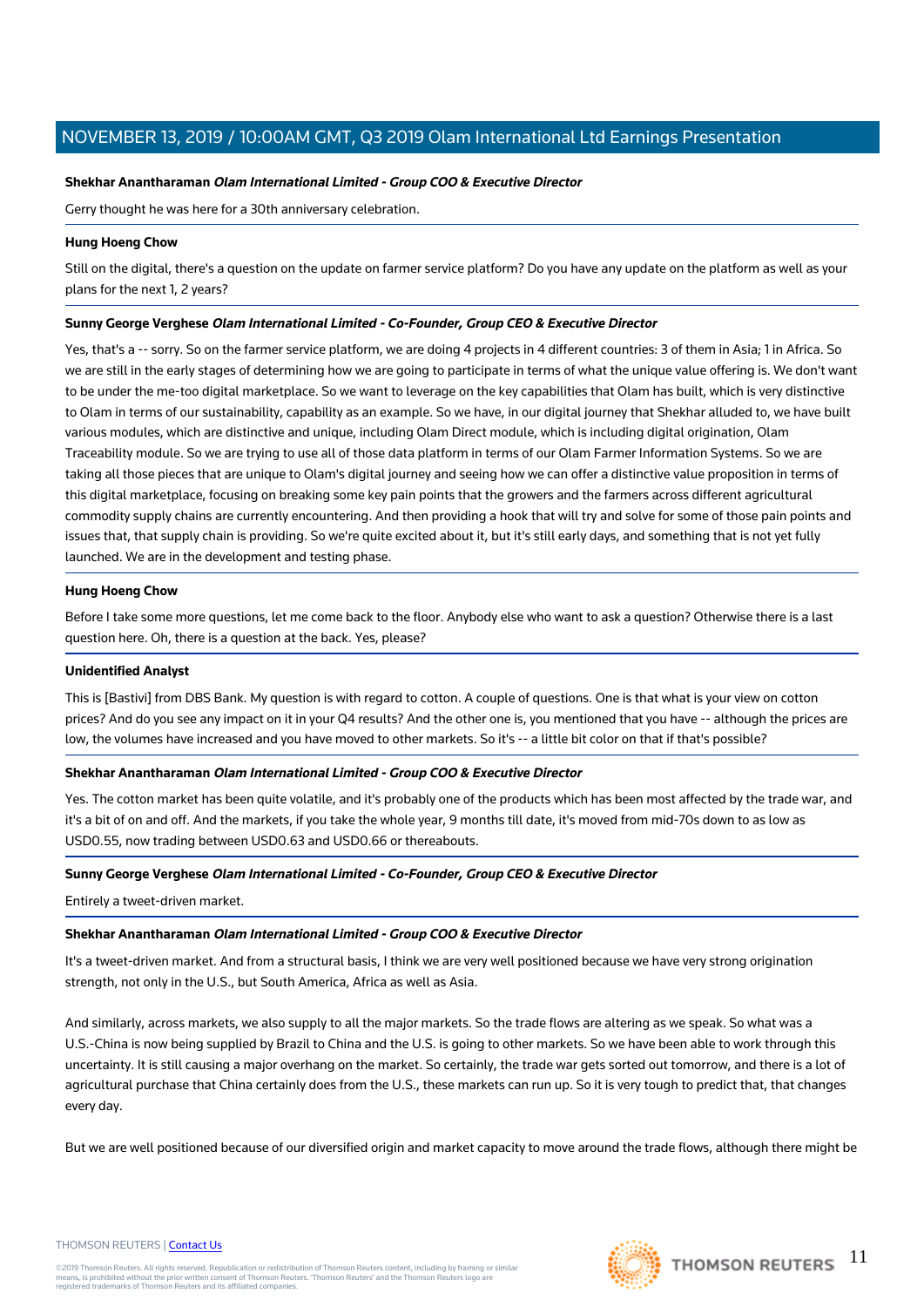some short-term uncertainty. So we don't expect a very huge impact. It might delay some shipments and delay some contracts in Q4, which might move into next year. But overall, I think we feel quite comfortable with our position to tackle any of this, which ever ways this goes.

## **Sunny George Verghese Olam International Limited - Co-Founder, Group CEO & Executive Director**

So the announcement yesterday from President Trump about mini trade deal, or a smaller trade deal, do not have a direct reference to cotton, but did refer to beans, for example. So we have to wait and see what the resolving -- partially the trade deal dispute will mean in terms of China renewing to buy cotton.

## **Hung Hoeng Chow**

There are now 2 questions to answer. Let me take the first one. Nigeria Federal Government is pursuing a strict regime of closing her borders against smuggling and inflow of foreign goods -- foreign foods. How is Olam positioning to relate and explore this development?

## **Shekhar Anantharaman Olam International Limited - Group COO & Executive Director**

I think overall, it's positive for Olam because some of our domestic -- we have a fairly strong domestic presence and distribution - processing and distribution across grains, pasta and a lot of our packaged food business as well as some of the larger bulk trading items like dairy.

And then there is, of course, rice, palm and internal rice branding and distribution. So all this have actually been helped by the fact that the porous border is now very -- there is a strong control over that border in terms of what was getting -- coming across the border, unofficially.

So it is quite positive. We'll have to wait and watch on how long this continues and how strong the controls are. So we are currently -- it's been quite positive for our overall business.

# **Sunny George Verghese Olam International Limited - Co-Founder, Group CEO & Executive Director**

So the key question is why is the Government only extending it for 2 months? Cross-border trade or smuggling should be banned, right? So the central question is, while it is supportive in the near term, why should this not be something that isn't held permanently if you don't want any smuggling into the country? So we hope the government will see the value of having strong borders and not allowing cross-border traffic.

#### **Hung Hoeng Chow**

Last question is none other than the weather. What's the outlook on the weather? And weather El Niño happened this year on mix and its impact on the products that we're involved in, like coffee, palm, et cetera?

# **Sunny George Verghese Olam International Limited - Co-Founder, Group CEO & Executive Director**

So it depends on whether they're asking for weather forecast for the next day? Or the next year? Or -- if it is the long-term weather forecast, it is like asking me the question, what can grow on Mars? So we all know that global warming is real, and I think we all know that the climate crisis is now a climate emergency. And we know that the Paris Accord and commitment of getting no more than 2 degrees global warming is a tough challenge.

But we know that even at 2 degrees global warming, there could be a cataclysmic disruptive climate change impacts. So now the world is saying that we have to go to 1.5 degrees. 0.5 degree difference really makes a world of a difference, we know that as well.

But the more frightening scenario is that we might really end up having a 3 to 4 degrees rise in global temperatures, which would mean we're entering a Hothouse Earth scenario. And if we're entering a Hothouse Earth scenario, then all bets are off in terms of what crops can be grown in which places. In many parts of the world, you can't grow anything at that kind of global temperature increase.

But that has been compounded by the fact that we're having a biodiversity collapse and both climate crisis, climate emergency and biodiversity are not something that we can smell, touch and feel easily. And therefore, it's not on the top of our consciousness, but these





#### THOMSON REUTERS | [Contact Us](https://my.thomsonreuters.com/ContactUsNew)